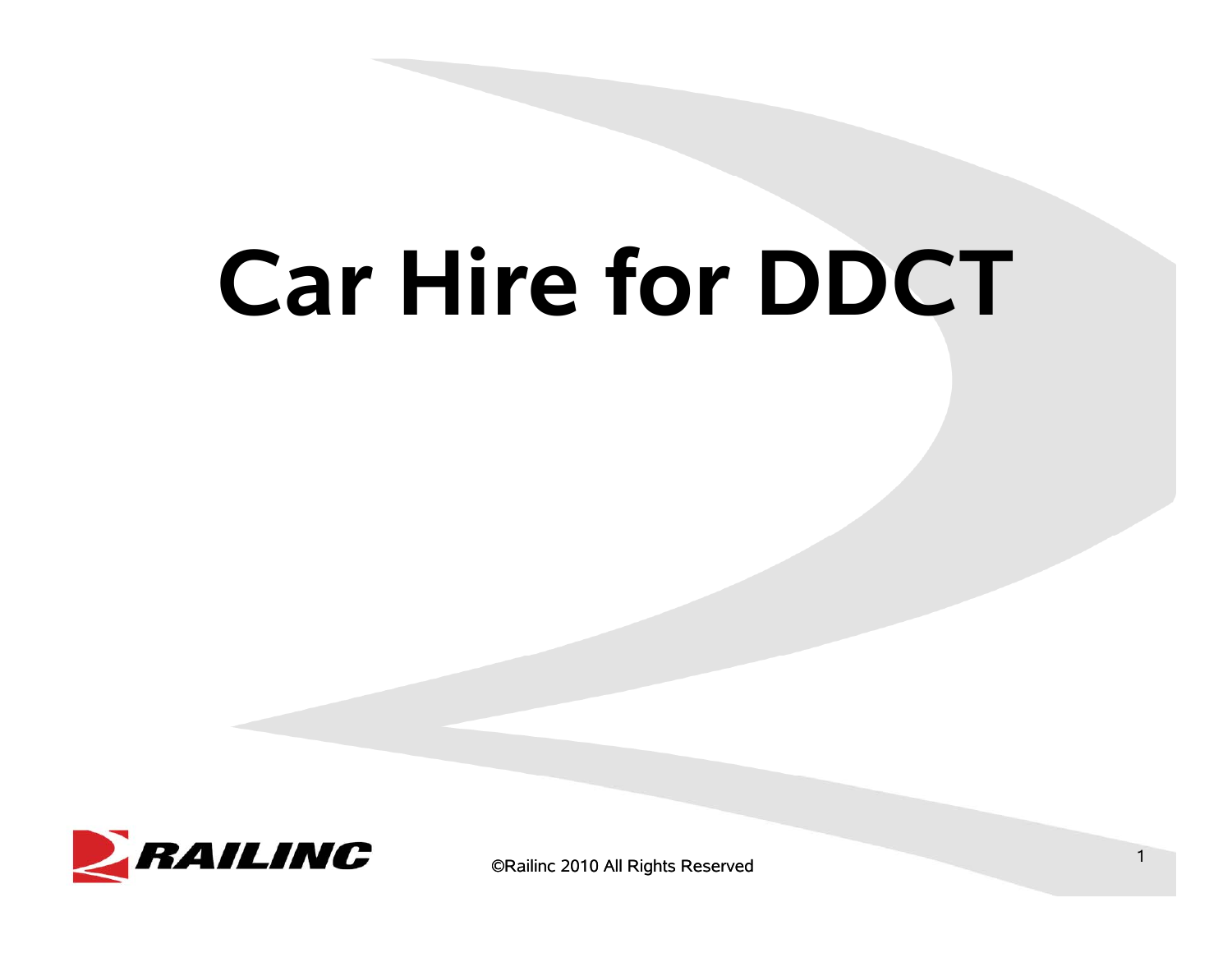# **Car Hire Rules 7 and 8**

- On January 1, 2011 updated Car Hire Rules 7 and 8 for Damaged and Defective Car Tracking System (DDCT) System are effective
- The updated rules eliminate the need to create reclaims
- The rules indicate special road marks that will be used to show car hire with the equipment owner or that the equipment is to be dismantled
	- DSP7,DVR7,DSP8,SHP7,SHP8 and DEAD

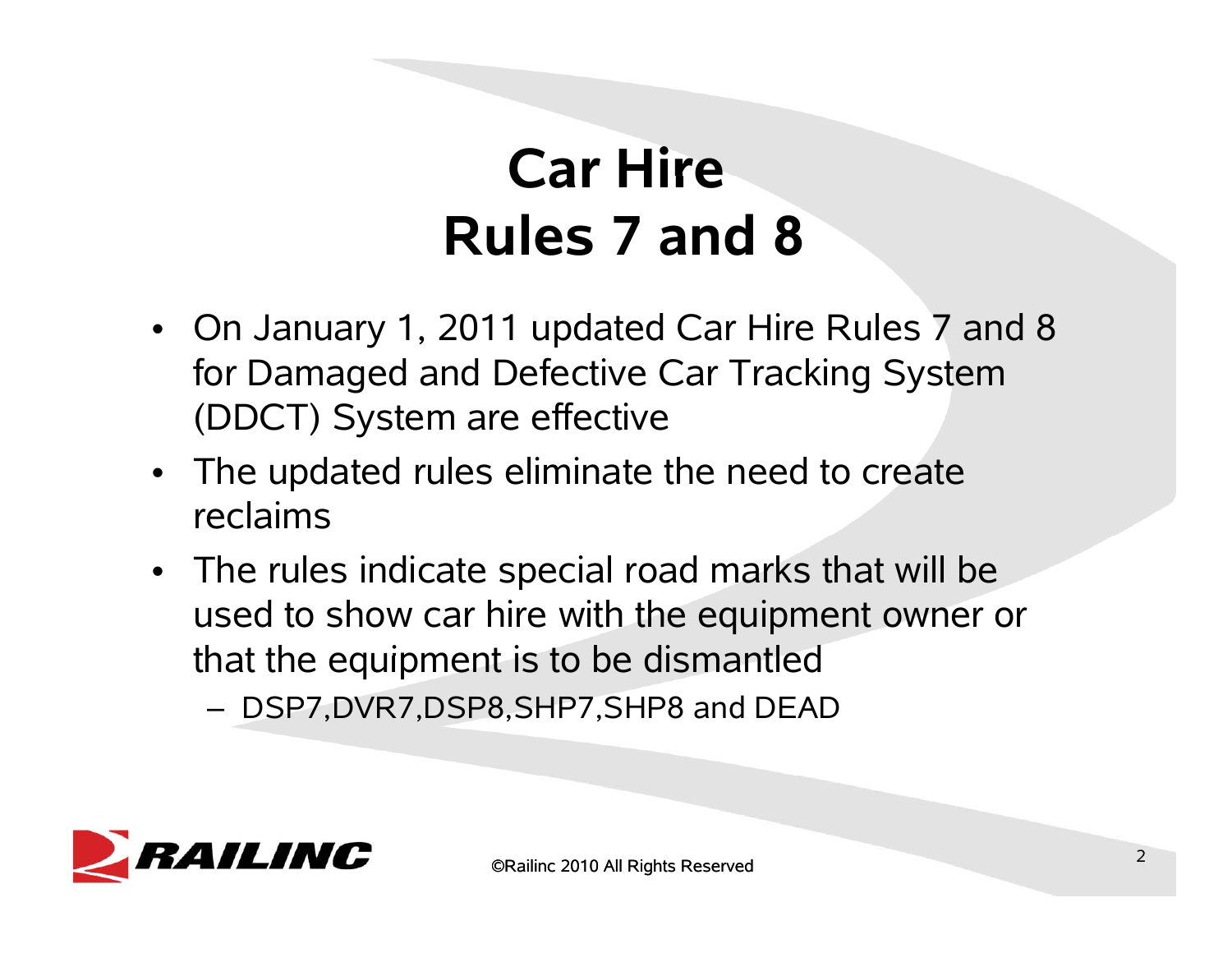# **Rule 7**

| <b>Current Rule</b>                                                                                                                                                                                                                                                                                                                                                                                                                                                                     | <b>New Rule</b>                                                                                                                                                                                                                                                                                                                                                                                                                                                                                                                                         |
|-----------------------------------------------------------------------------------------------------------------------------------------------------------------------------------------------------------------------------------------------------------------------------------------------------------------------------------------------------------------------------------------------------------------------------------------------------------------------------------------|---------------------------------------------------------------------------------------------------------------------------------------------------------------------------------------------------------------------------------------------------------------------------------------------------------------------------------------------------------------------------------------------------------------------------------------------------------------------------------------------------------------------------------------------------------|
| A. Reporting Requirements<br>When a car is destroyed or badly damaged, the handling carrier must<br>report damage to the equipment owner as specified in AAR Interchange<br>Rule 107.                                                                                                                                                                                                                                                                                                   | A. Reporting Requirements.<br>When a car is destroyed or badly damaged, the Handling Carrier must<br>report damage to the Car Mark Owner as specified in AAR Interchange<br>Rule 107 using the AAR Damaged Defective Car Tracking System<br>(DDCTS).                                                                                                                                                                                                                                                                                                    |
| B. Acceptance of Settlement Value<br>Car hire responsibility shall cease at 12 noon of the day the handling<br>carrier authorizes car owner to issue bill for Settlement Value. If<br>requested settlement is not received by the handling carrier after 15 days<br>from the date of the request car hire shall cease.                                                                                                                                                                  | B. Assignment of Car Hire Liability.<br>The AAR Damaged Defective Car Tracking System (DDCTS) will<br>interact with the Liability Continuity System (LCS) to assign Car Hire<br>liability via official LCS interchanges.                                                                                                                                                                                                                                                                                                                                |
| C. Non-Acceptance of Settlement Value<br>1. Car Ordered Home<br>Car hire reclaim will not be granted to carrier damaging equipment<br>2. Cars sent to shop<br>If car is forwarded to shop for repairs, car hire responsibility will cease<br>at date and time car is reported as interchanged to shop or if car hire is<br>paid for shop time a reclaim will be granted under the provisions of<br>Paragraph E. Reclaim time is defined as interchange to shop to release<br>from shop. | C. Requesting Settlement Value or Disposition.<br>Settlement value or Disposition shall be requested and provided via the<br>Damaged Defective Car Tracking System (DDCTS). If a requested<br>settlement value or disposition is not provided within 15 days, car hire<br>liability will transfer to Car Mark Owner by LCS interchange to special<br>road mark "DVR7". Providing the requested information after this date<br>will return the car hire liability to the handling carrier by LCS<br>interchanging the car from special road mark "DVR7". |
| D. Intermediate Carriers<br>Intermediate carriers are responsible for car hire on cars moving home<br>or to a shop on its own wheels or loaded on another car(s), but the car<br>hire paid may be reclaimed under the provisions of Paragraph E but not<br>to exceed 720 hours for the overhead or the movement to an on-line<br>shop.                                                                                                                                                  | D. Acceptance of Settlement Value.<br>Once the car mark owner and handling carrier authorizes settlement<br>(using DDCTS), LCS will transfer Car Hire Liability from the Handling<br>Carrier to the Car Mark Owner by interchanging the car to special road<br>mark "DEAD". When Settlement is made, LCS will mark all future<br>events for this car as "inactive" for the purpose of Car Hire Liability.                                                                                                                                               |

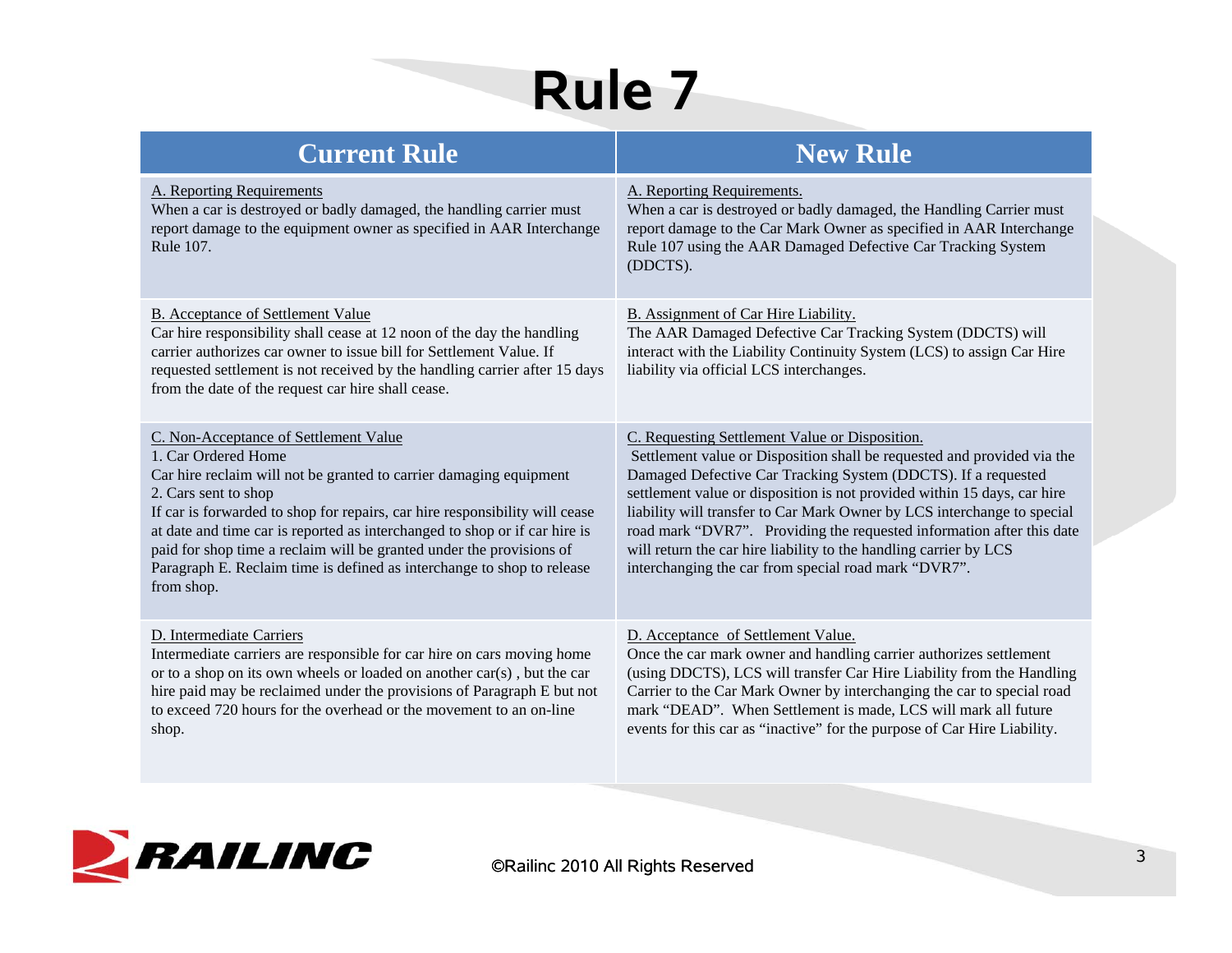# **Rule 7 Cont**

| <b>Current Rule</b>                                                                                                                                                                                                     | <b>New Rule</b>                                                                                                                                                                                                                                                                                                                                                                                                                                                                                                                                                                                                                             |
|-------------------------------------------------------------------------------------------------------------------------------------------------------------------------------------------------------------------------|---------------------------------------------------------------------------------------------------------------------------------------------------------------------------------------------------------------------------------------------------------------------------------------------------------------------------------------------------------------------------------------------------------------------------------------------------------------------------------------------------------------------------------------------------------------------------------------------------------------------------------------------|
| E. Time Limits and Procedures<br>Car hire shall be paid to the car owner and recovered by reclaim. Refer<br>to Rules 13 and 14 to determine time limits and procedures for issuing,<br>handling and deducting reclaims. | E. Non – Acceptance of Settlement Value.<br>In the event that Settlement value is not accepted, the handling carrier<br>retains car hire liability and normal car hire processes continue.                                                                                                                                                                                                                                                                                                                                                                                                                                                  |
| F. N/A                                                                                                                                                                                                                  | F. Shop Time.<br>1. Shop time will be responsibility of the car mark owner.<br>2. Shop time under this rule will be denoted by verified LCS<br>interchanges to and from shop using special road mark "SHP7".<br>3. LCS verified shop time will begin when both of the following occur:<br>a. Car has been ordered to shop.<br>b. An interchange to shop event has been reported via<br>TRAINII.<br>4. LCS verified shop time will terminate when the following occurs:<br>a. Repair Complete is reported to Car mark Owner and they<br>verify repairs (all via DDCTS).                                                                      |
| G. N/A                                                                                                                                                                                                                  | G. Intermediate Carriers.<br>1. LCS will transfer Car Hire responsibility to mark owner by<br>interchanging the car to special road mark "DSP7" during transportation<br>on intermediate carriers to shop or home using LCS interchanges.<br>2. LCS will transfer car hire responsibility from the mark owner to the<br>intermediate carrier by interchanging the car from special road mark<br>"DSP7" to the intermediate carrier as soon as one of the following event<br>occurs:<br>a. Car remains on intermediate carrier more than 720 hours (30<br>days).<br>b. Car changes load/empty status twice while on intermediate<br>carrier. |

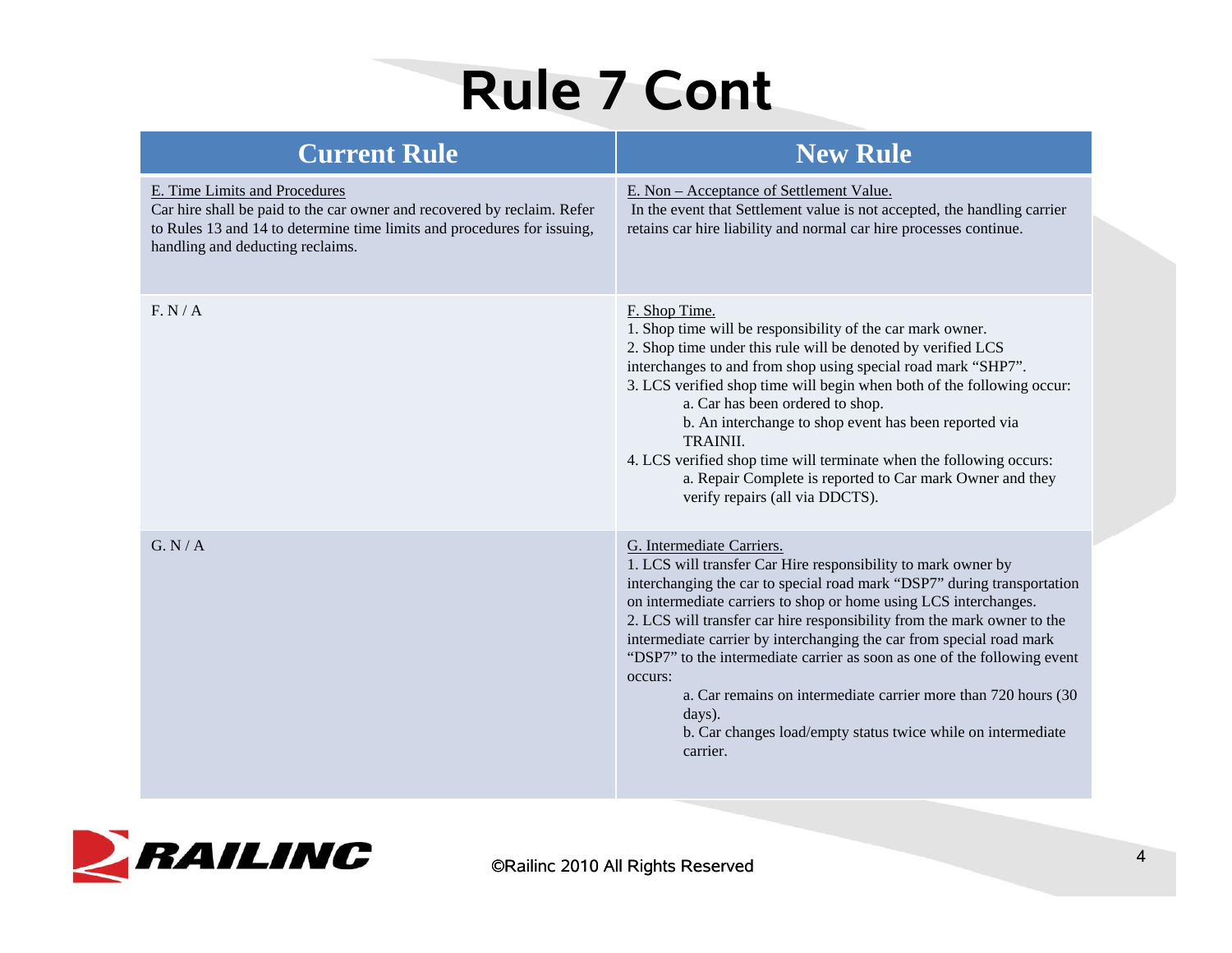# **Rule 8**

| <b>Current Rule</b>                                                                                                                                                                                                                                                                                                                                                                                                                                                                                                                                                                                                    | <b>New Rule</b>                                                                                                                                                                                                                                                                                                                                                                                                                                                                                                                                                                                                                                                                                                                                                                                                                      |
|------------------------------------------------------------------------------------------------------------------------------------------------------------------------------------------------------------------------------------------------------------------------------------------------------------------------------------------------------------------------------------------------------------------------------------------------------------------------------------------------------------------------------------------------------------------------------------------------------------------------|--------------------------------------------------------------------------------------------------------------------------------------------------------------------------------------------------------------------------------------------------------------------------------------------------------------------------------------------------------------------------------------------------------------------------------------------------------------------------------------------------------------------------------------------------------------------------------------------------------------------------------------------------------------------------------------------------------------------------------------------------------------------------------------------------------------------------------------|
| A. Reporting Requirements<br>Handing line shall report defective equipment. Car hire reclaim will be<br>granted on equipment requiring repairs that reference home or contract<br>shopping of cars and owner's responsibility for defects as contained<br>only in AAR Interchange Rules 1, 59 and 108.                                                                                                                                                                                                                                                                                                                 | A. Reporting Requirements<br>Handling Carrier must report defective equipment to the Car Mark<br>Owner using the AAR Damaged Defective Car Tracking System<br>(DDCTS)                                                                                                                                                                                                                                                                                                                                                                                                                                                                                                                                                                                                                                                                |
| <b>B.</b> Home Shop/Contract Shop Disposition<br>1. If owner orders car sent home or to a contract shop for repairs, car<br>hire reclaim will be granted under the provision Paragraph D. Reclaim<br>will be allowed from 12 Noon of the date disposition is requested from<br>the car owner until the car is interchanged off-line or to shop. In no<br>event shall reclaim exceed 720 hours after owner furnishes disposition.<br>2. If the car owner orders car to a shop the time while the car is in the<br>shop is not subject to car hire. Shop time is defined as interchange to<br>shop to release from shop. | <b>B.</b> Assignment of Car Hire Liability<br>DDCTS will assign Car Hire liability via the Liability Continuity<br>System (LCS) for Car Mark Owner responsible defects as contained in<br>AAR Interchange Rules 1, 59, and 108.                                                                                                                                                                                                                                                                                                                                                                                                                                                                                                                                                                                                      |
| C. Intermediate Carriers<br>Intermediate carriers are responsible for car hire on cars moving home<br>or to a shop on its own wheels or loaded on another car(s), but the car<br>hire paid may be reclaimed under provisions of Paragraph D but not to<br>exceed 720 hours for the overhead or for the movement to an on-line<br>shop.                                                                                                                                                                                                                                                                                 | C. Home Shop / Contract Shop Disposition<br>Dispositions shall be requested and provided via the Damaged<br>1.<br>Defective Car Tracking System (DDCTS).<br>2. LCS will transfer car hire liability to the Car Mark Owner by<br>interchanging the car to special road mark "DSP8" at the date and<br>time that disposition is requested for cars that are directed home or<br>to a contract shop by the car mark owner.<br>If the Handling Carrier fails to move the car to Home or Shop<br>3.<br>within 720 hours (30 days) of disposition, LCS will transfer liability<br>back to the Handling Carrier by interchanging the car from special<br>road mark "DSP8" to the handling carrier. Liability will remain in<br>handling carrier's account until the car is interchanged to Car Mark<br>owner road, shop or another carrier. |

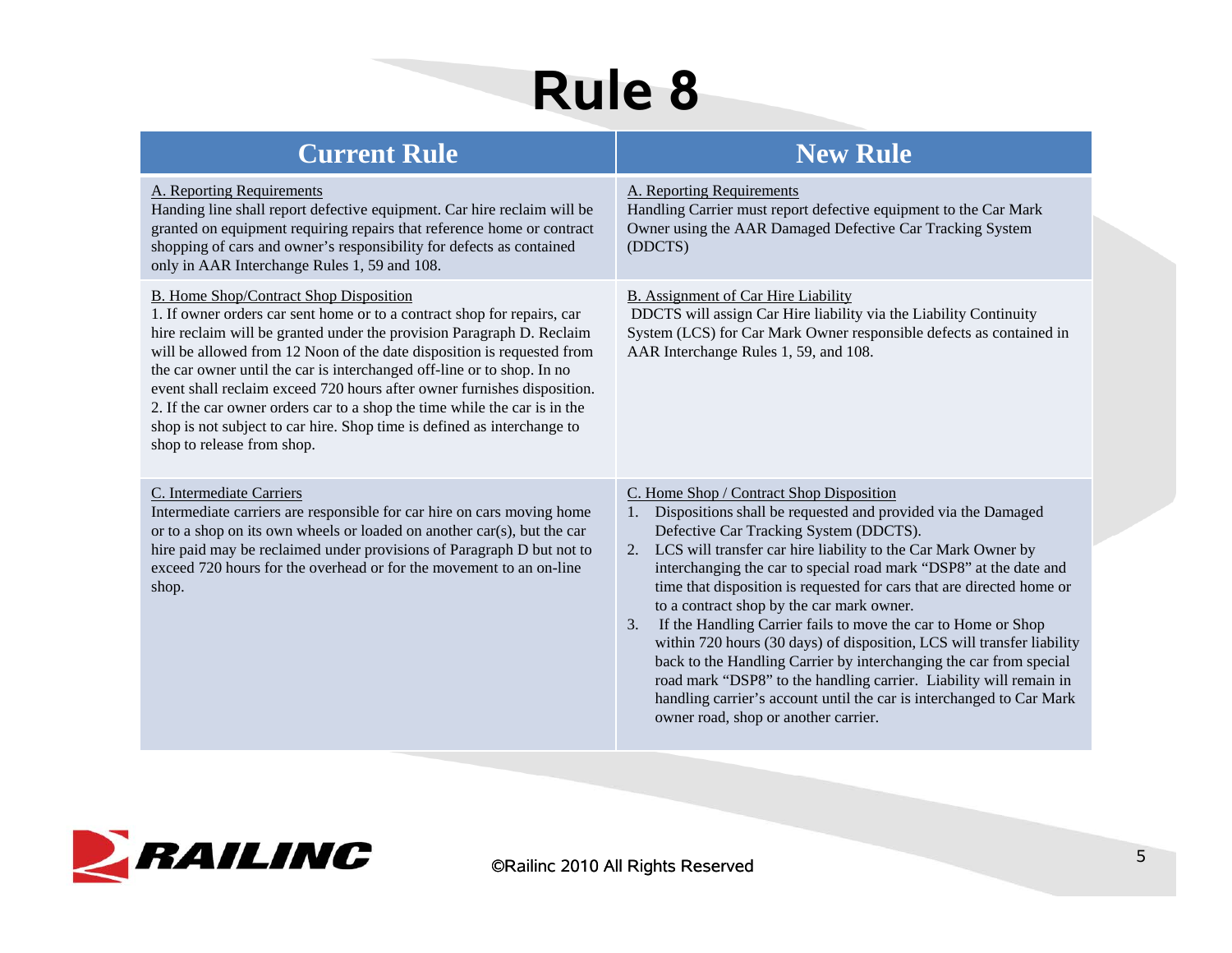# **Rule 8 Cont.**

| <b>Current Rule</b>                                                                                                                                                                                                     | <b>New Rule</b>                                                                                                                                                                                                                                                                                                                                                                                                                                                                                                                                                                                                                             |
|-------------------------------------------------------------------------------------------------------------------------------------------------------------------------------------------------------------------------|---------------------------------------------------------------------------------------------------------------------------------------------------------------------------------------------------------------------------------------------------------------------------------------------------------------------------------------------------------------------------------------------------------------------------------------------------------------------------------------------------------------------------------------------------------------------------------------------------------------------------------------------|
| D. Time Limits and Procedures<br>Car hire shall be paid to the car owner and recovered by reclaim. Refer<br>to Rules 13 and 14 to determine time limits and procedures for issuing,<br>handling and deducting reclaims. | D. Shop Time<br>Shop time will be responsibility of the car mark owner.<br>$\mathbf{1}$ .<br>Shop time under this rule will be denoted by verified LCS<br>2.<br>interchanges to and from shop using special road mark "SHP8".<br>3. LCS verified shop time will begin when all of the following occurs:<br>a. Car has been ordered to shop.<br>b. An interchange to shop event has been reported via<br>TRAINII.<br>LCS verified shop time will terminate when the following occurs:<br>4.<br>a. Repair Complete is reported to Car mark Owner and they<br>verify repairs (all via DDCTS).                                                  |
| E. N/A                                                                                                                                                                                                                  | E. Intermediate Carriers.<br>1. LCS will transfer Car Hire responsibility to mark owner by<br>interchanging the car to special road mark "DSP8" during transportation<br>on intermediate carriers to shop or home using LCS interchanges.<br>2. LCS will transfer car hire responsibility from the mark owner to<br>the intermediate carrier by interchanging the car from special road mark<br>"DSP8" to the intermediate carrier as soon as one of the following event<br>occurs:<br>a. Car remains on intermediate carrier more than 720 hours (30<br>days).<br>b. Car changes load/empty status twice while on intermediate<br>carrier. |

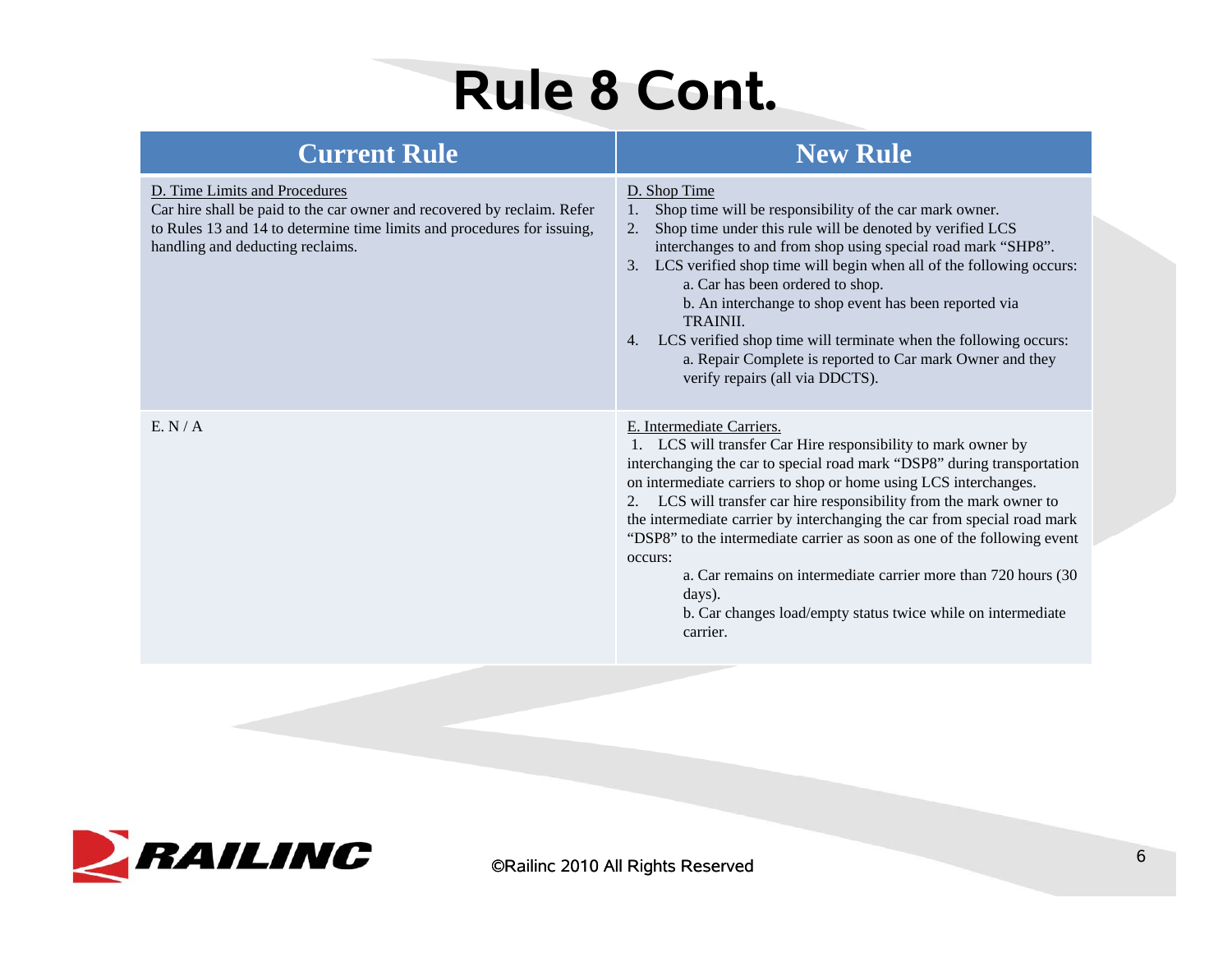### **Special Road marks**

#### • **Car Hire Rule 7 (107 Incident )**

- o DSP7 -- Equipment owner's account, Equipment interchanged to an intermediate carrier after DV/Disposition has been provided
- o DVR7 -- Equipment owner's account, DV/Disposition requested but equipment owner has not responded within the 15 day time limit

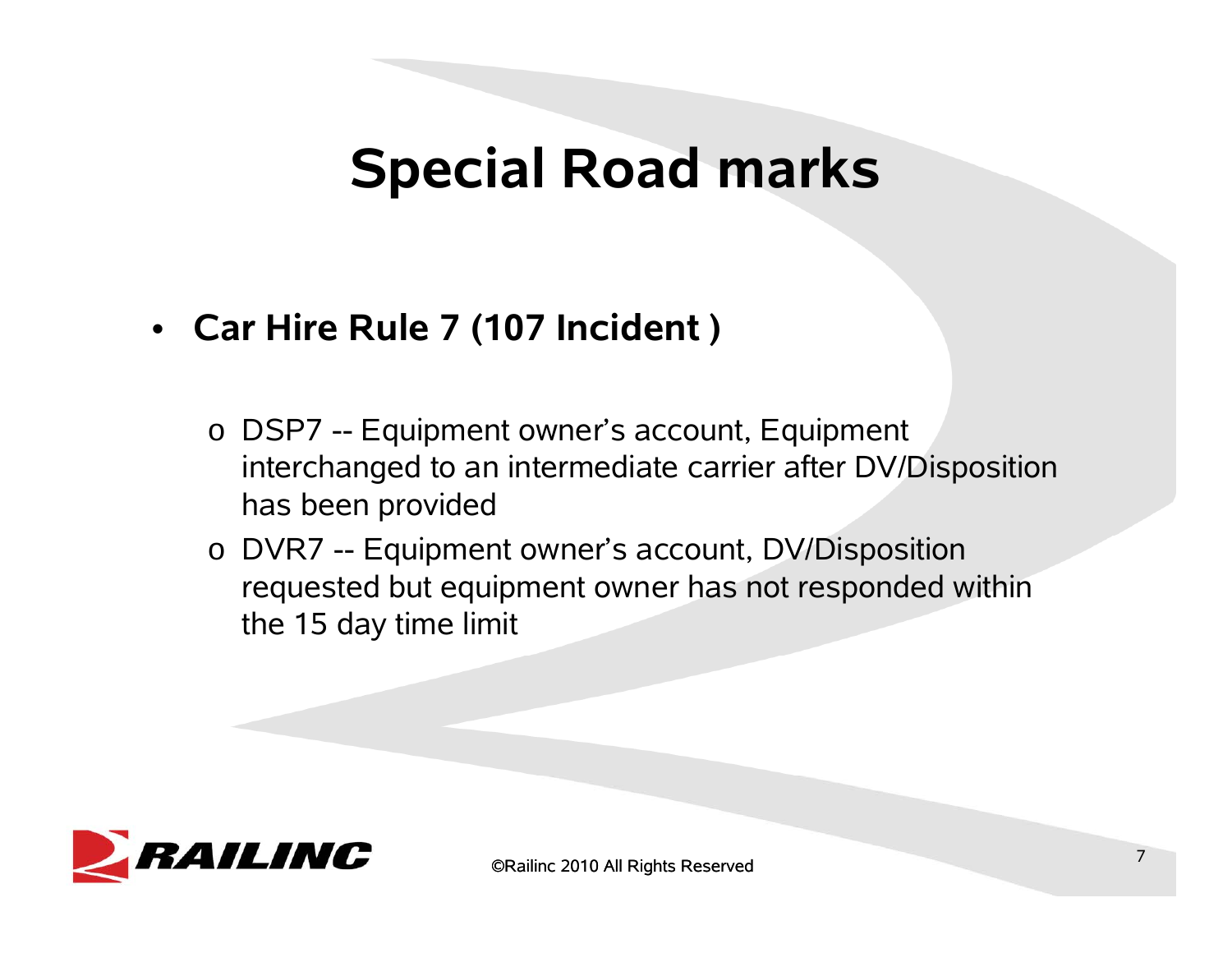# **Special Road marks Cont.**

#### • **Car Hire Rule 7 (107 incident)**

- o SHP7 -- Equipment owner's account, The equipment reported on-hand at a repair shop. This can occur by an interchange reported showing "SHOP" in the "to road" or the equipment is reported on-hand through DDCTS
- $\circ$  DEAD -- Equipment owner's account, The equipment owner decides to dismantle the equipment. All events after will be marked with LCS Code "X" for inactive. If the equipment was approved for dismantle, but the equipment was not dismantled and returned to service, please contact the Railinc Customer Support Center

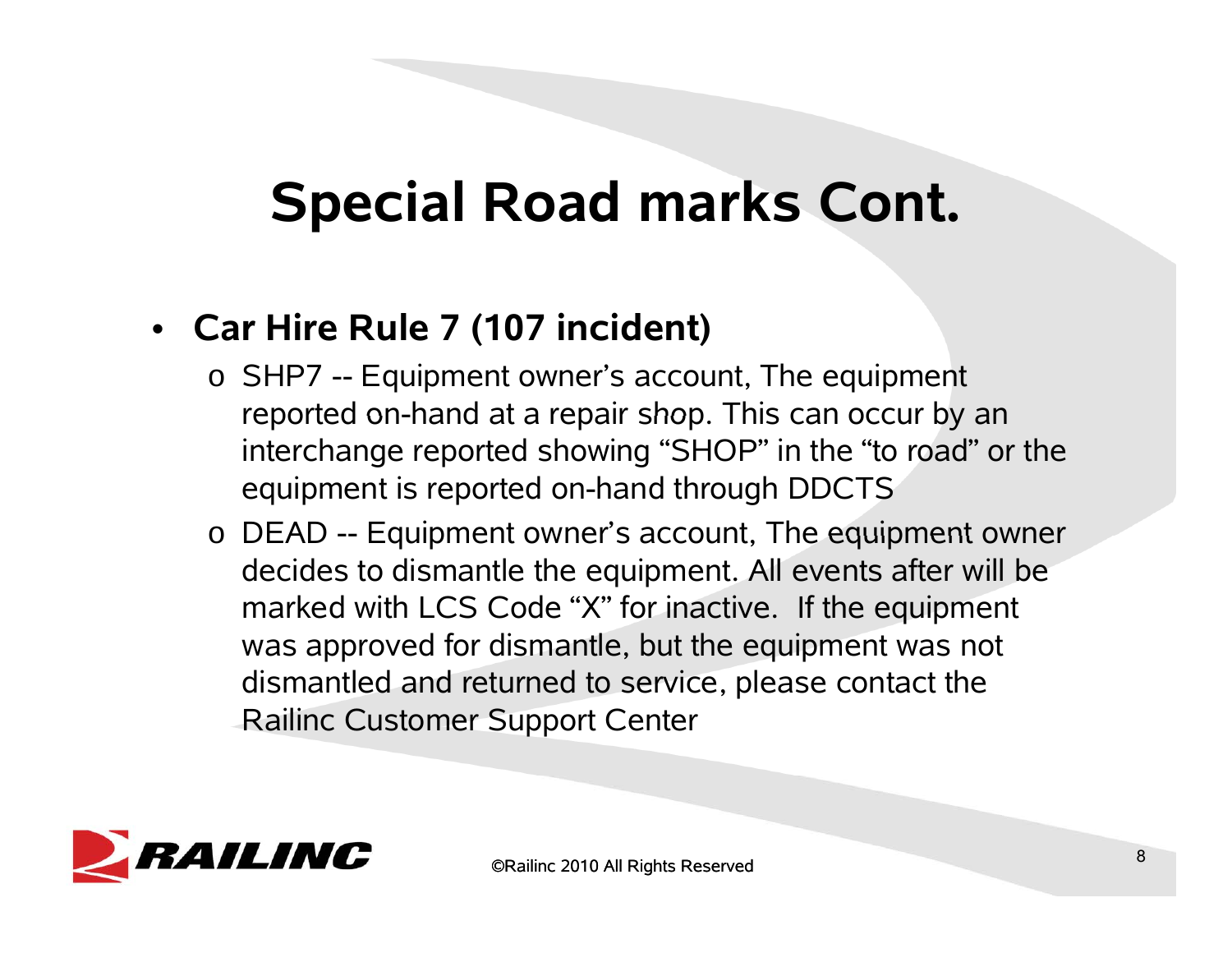### **Special Road marks Cont Cont.**

#### • **Car Hire Rule 8 (Incident 108 and 1)**

- o DSP8 -- Equipment owner's account, Disposition requested.
- o SHP8 -- Equipment owner's account, Equipment reported on-hand at a repair shop. This can occur by an interchange reported showing "SHOP" in the "to road" or the equipment is reported on-hand through DDCTS
- $\circ$  DEAD -- Equipment owner's account, The equipment owner decides to dismantle the equipment. All events after will be marked with LCS Code "X" for inactive. If the equipment was approved for dismantle, but the equipment was not dismantled and returned to service, please contact the Railinc Customer Support Center

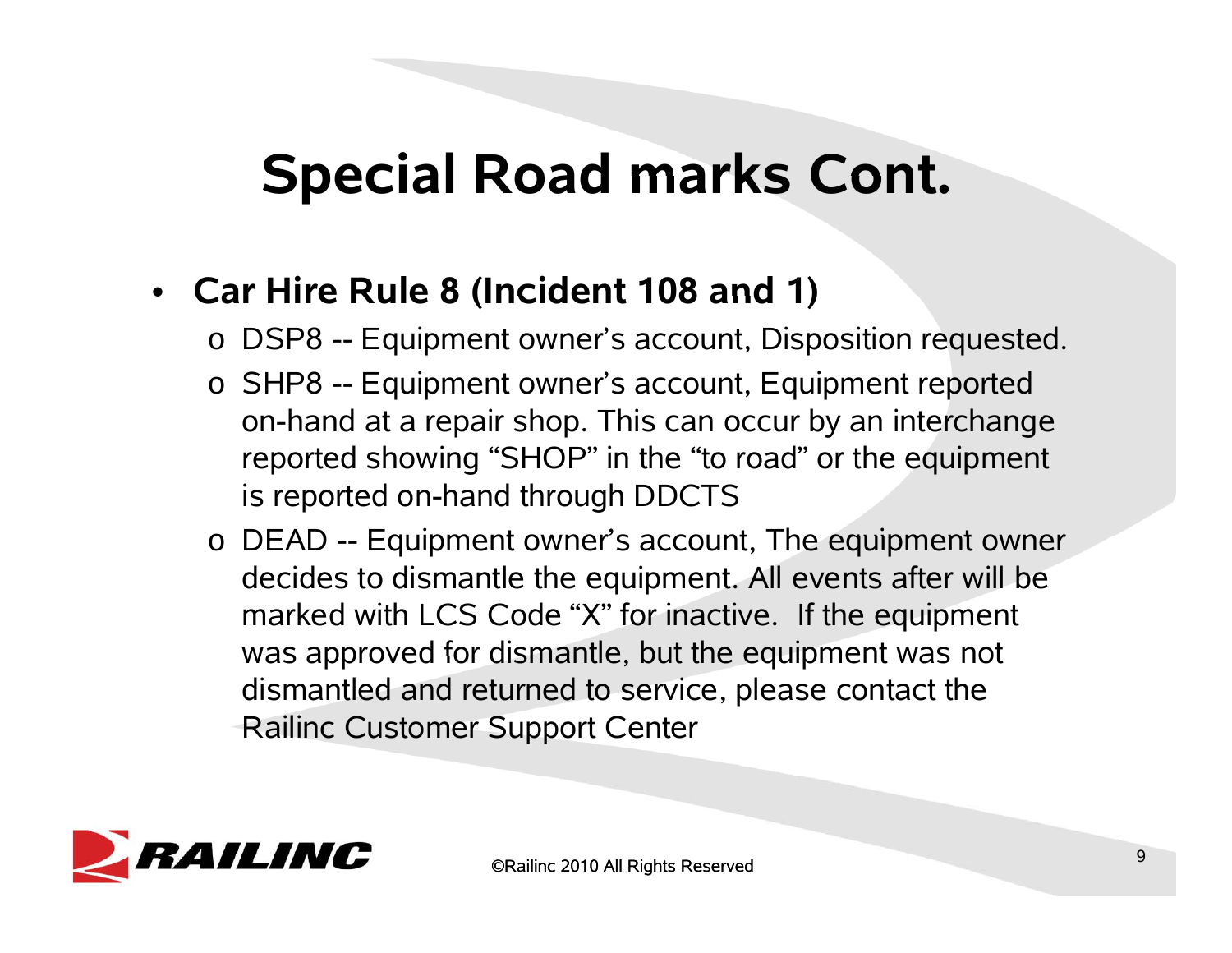## **DDCT Interaction with LCS and ER**

- When an incident is created in DDCT a TRAIN10 message will be sent to the Event Repository (ER)
- The TRAIN10 message will flag the equipment to be evaluated by DDCT LCS and LCS will not be evaluating the equipment
- Once DDCT LCS is turned on, TRAIN10 messages sent to the ER from DDCT will be evaluated and GAP records will be created using the special road marks

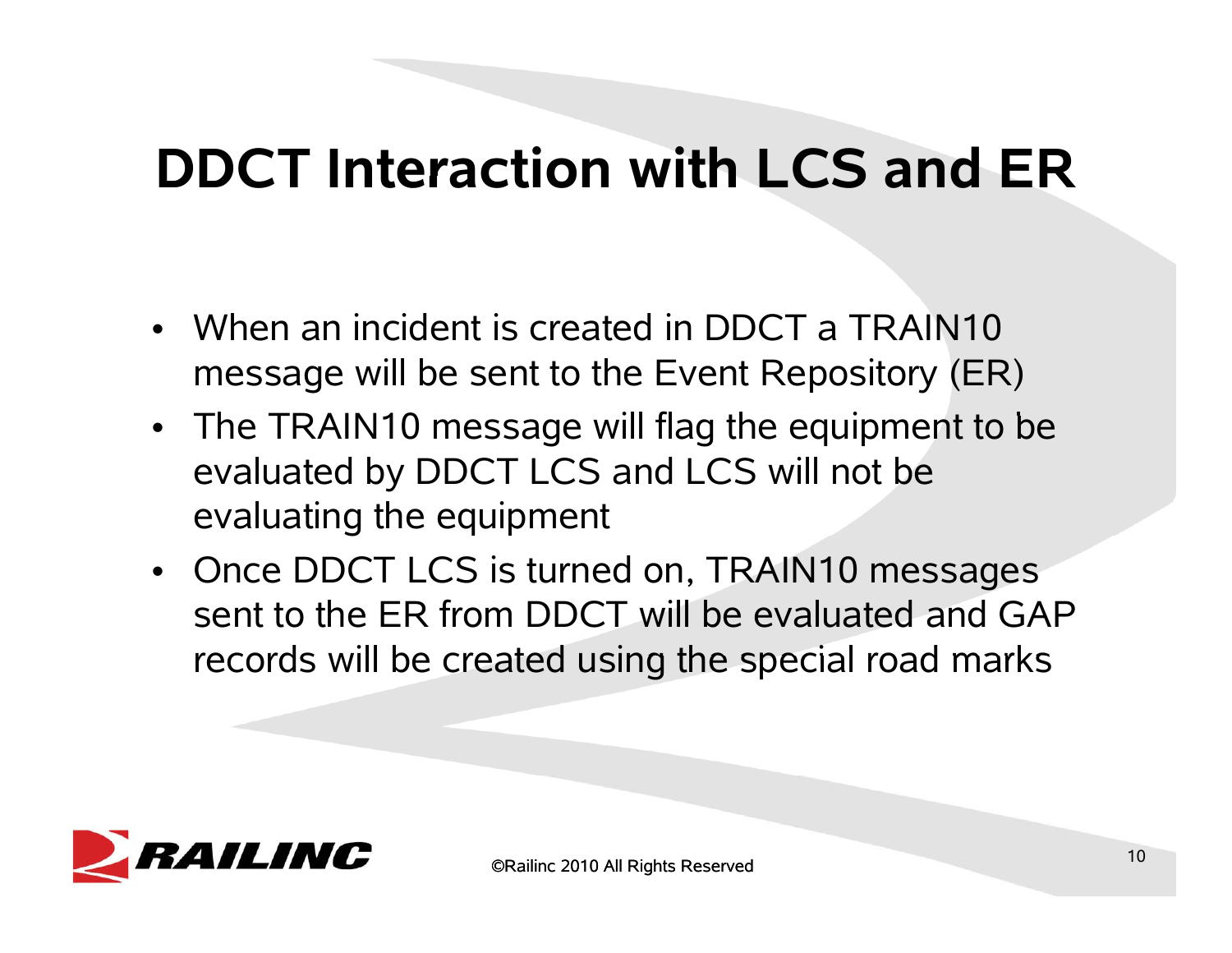# **LCS Messaging**

- TRAIN61,TRAIN62, TRAIN63 and TRAIN69 messages will be created to show car hire in either a railroad's account or the equipment owner's account
- The DDCT special road marks will be sent in the "To Road" or "From Road" fields in the TRAIN messa g e
- There has been no change in the format of the TRAIN messages

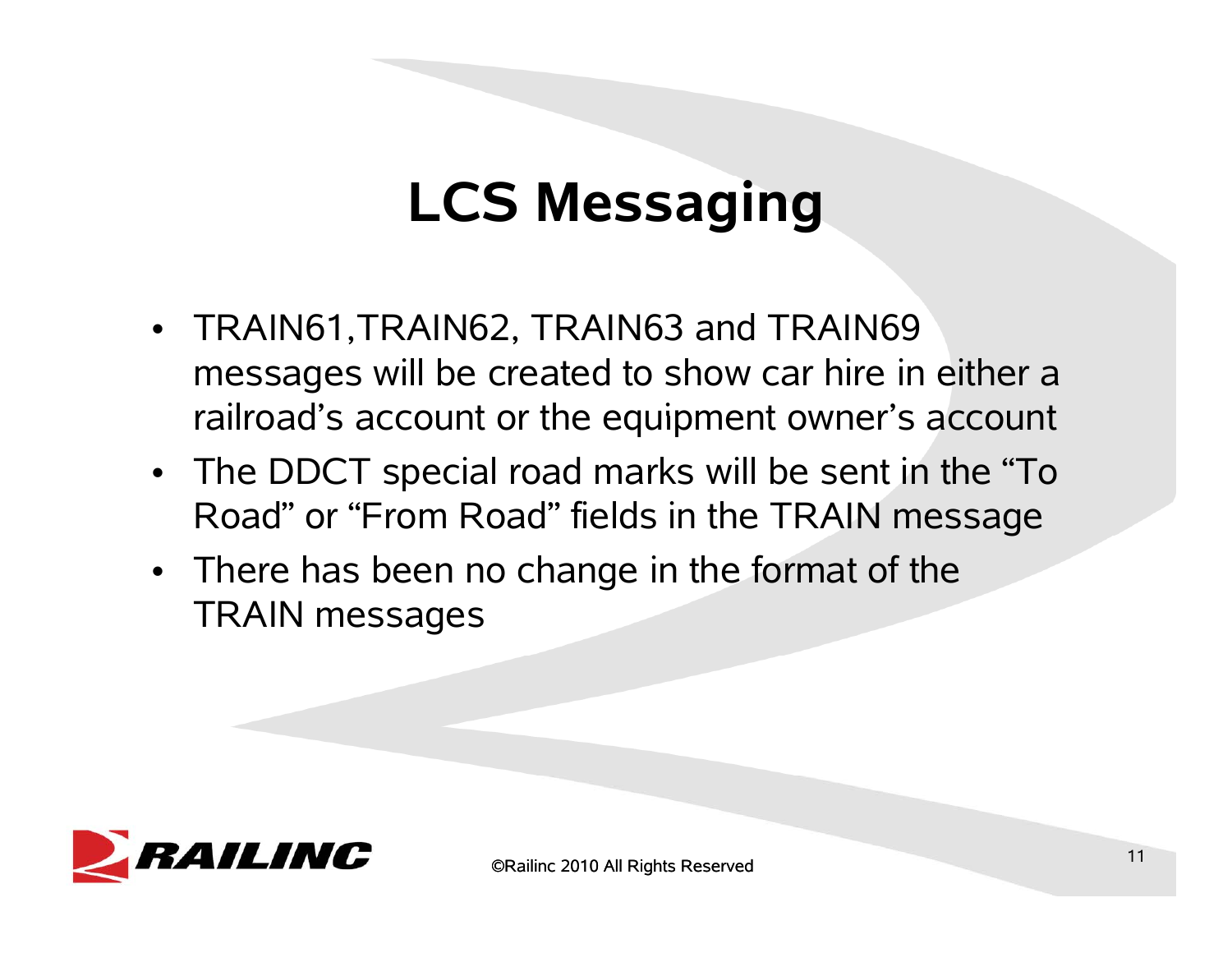# **Key Events for 107**

| <b>Description</b>                                      | <b>From Road</b>               | <b>To Road</b>              |
|---------------------------------------------------------|--------------------------------|-----------------------------|
| Incident 107 created                                    | N/A                            | N/A                         |
| DV/Disposition requested                                | N/A                            | N/A                         |
| 15 days hit since DV/Disposition requested              | Damaging<br>Carrier            | DVR7                        |
| DV/Disposition Provided after 15 days                   | DVR7                           | Damaging Carrier            |
| Equipment interchanged after DV/Disposition<br>Provided | Intermediate<br>Carrier        | DSP7                        |
| Offer accepted                                          | Damaging<br>Carrier            | DSP7 then to<br><b>DEAD</b> |
| Equipment reported on hand at SHOP                      | Damaging<br>Carrier or<br>DSP7 | SHP7                        |

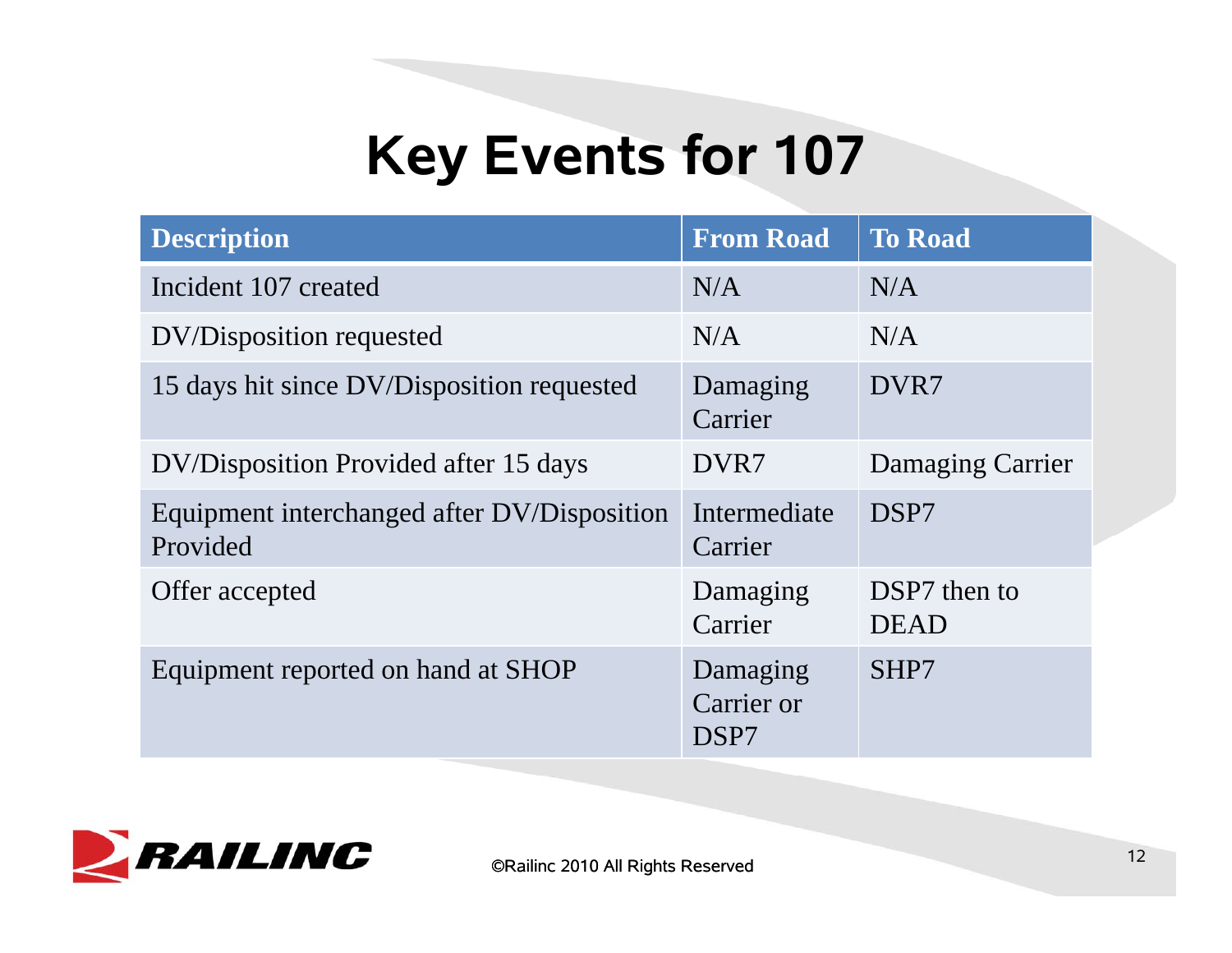## **Key Events for 1/108**

| <b>Description</b>                                      | <b>From Road</b>                               | <b>To Road</b>          |
|---------------------------------------------------------|------------------------------------------------|-------------------------|
| <b>Incident Created</b>                                 | N/A                                            | N/A                     |
| Disposition requested                                   | Handling<br>Carrier                            | DSP <sub>8</sub>        |
| Disposition provided                                    | N/A                                            | N/A                     |
| Equipment interchanged after DV/Disposition<br>Provided | Intermediate<br>Carrier                        | DSP <sub>8</sub>        |
| Equipment on-hand at SHOP                               | Intermediate<br>Carrier or<br>DSP <sub>8</sub> | SHP <sub>8</sub>        |
| Equipment released from SHOP                            | SHP <sub>8</sub>                               | DSP <sub>8</sub>        |
| Equipment marked as repaired                            | SHP <sub>8</sub>                               | <b>Handling Carrier</b> |

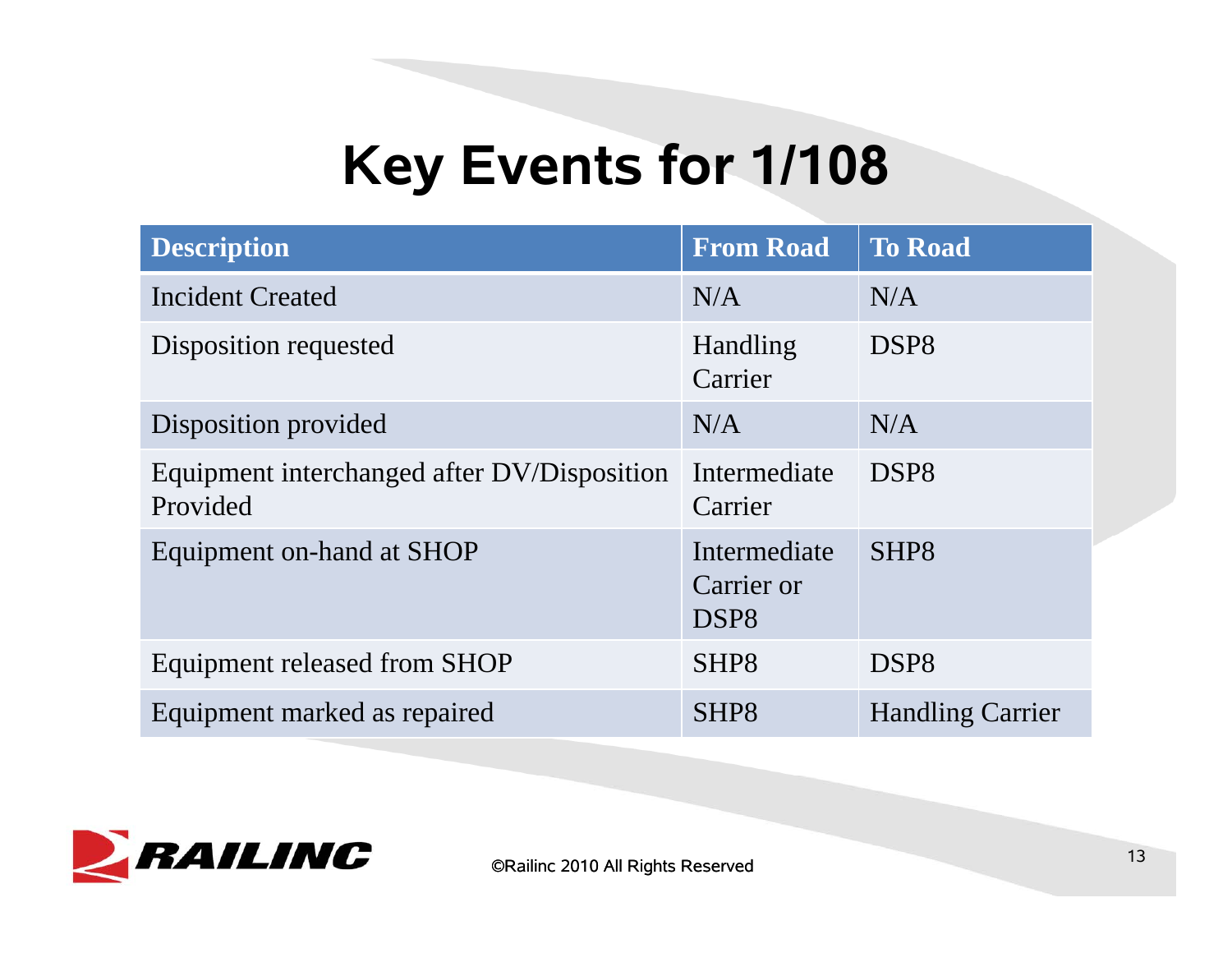## **Example: Incident 107**

| <b>EVENT TS</b>           | <b>FROM MARK</b> | <b>TO MARK</b> | <b>LCS Code</b>         | <b>DESCRIPTION</b>               |
|---------------------------|------------------|----------------|-------------------------|----------------------------------|
| 20AUG2010:13:38:00.000000 | <b>XXXX</b>      | <b>XXXX</b>    | $\overline{\mathsf{V}}$ | incident created                 |
| 23AUG2010:11:30:00.000000 | <b>XXXX</b>      | <b>XXXX</b>    | $\overline{\mathsf{V}}$ | DV DIPSO requested               |
| 23AUG2010:12:30:00.000001 | <b>XXXX</b>      | <b>XXXX</b>    | $\overline{\mathsf{V}}$ | DV DISPO provided                |
| 23AUG2010:12:42:00.000000 | <b>XXXX</b>      | <b>YYYY</b>    | $\overline{\mathsf{R}}$ | interchange reported<br>from DC  |
| 23AUG2010:12:43:00.000000 | <b>YYYY</b>      | DSP7           | G                       |                                  |
| 23AUG2010:13:30:00.005272 | DSP7             | SHP7           | G                       |                                  |
| 23AUG2010:13:31:00.000000 | SHP7             | SHP7           | $\overline{\mathsf{V}}$ | car reported on hand             |
| 23AUG2010:14:31:00.000001 | SHP7             | SHP7           | $\vee$                  | car reported repairs<br>complete |

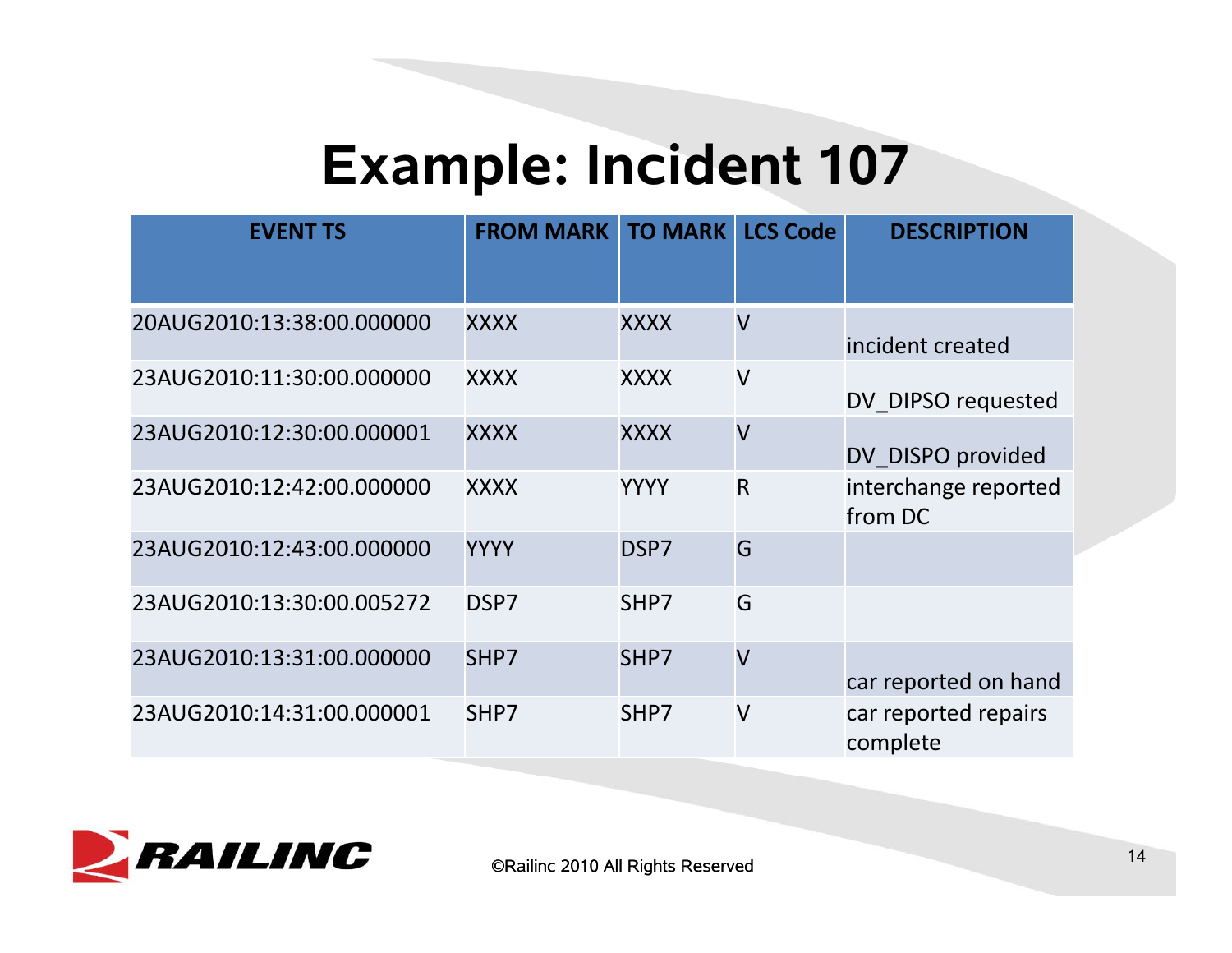# **Example: Incident 108**

| <b>EVENT TS</b>           | <b>FROM MARK</b> | <b>TO MARK</b>   | <b>LCS CODE</b>         | <b>DESCRIPTION</b>               |
|---------------------------|------------------|------------------|-------------------------|----------------------------------|
| 20AUG2010:11:56:00.000000 | <b>XXXX</b>      | <b>XXXX</b>      | $\overline{\mathsf{V}}$ | incident created                 |
| 23AUG2010:13:00:00.005272 | <b>XXXX</b>      | DSP <sub>8</sub> | G                       |                                  |
| 23AUG2010:13:01:00.000000 | DSP8             | DSP <sub>8</sub> | $\overline{\mathsf{V}}$ | DV DIPSO<br>requested            |
| 23AUG2010:14:17:00.000000 | DSP <sub>8</sub> | DSP <sub>8</sub> | $\overline{\mathsf{V}}$ | DV DISPO provided                |
| 23AUG2010:15:09:00.005272 | DSP <sub>8</sub> | <b>XXXX</b>      | G                       |                                  |
| 23AUG2010:15:10:00.000000 | <b>XXXX</b>      | <b>YYYY</b>      | P                       | interchange<br>reported from HC  |
| 23AUG2010:15:11:00.000000 | <b>YYYY</b>      | DSP <sub>8</sub> | G                       |                                  |
| 23AUG2010:15:16:00.005273 | DSP <sub>8</sub> | SHP <sub>8</sub> | G                       |                                  |
| 23AUG2010:15:17:00.000001 | SHP <sub>8</sub> | SHP <sub>8</sub> | $\overline{\mathsf{V}}$ | car reported on<br>hand          |
| 23AUG2010:16:17:00.000002 | SHP <sub>8</sub> | SHP <sub>8</sub> | $\overline{\mathsf{V}}$ | car reported repairs<br>complete |

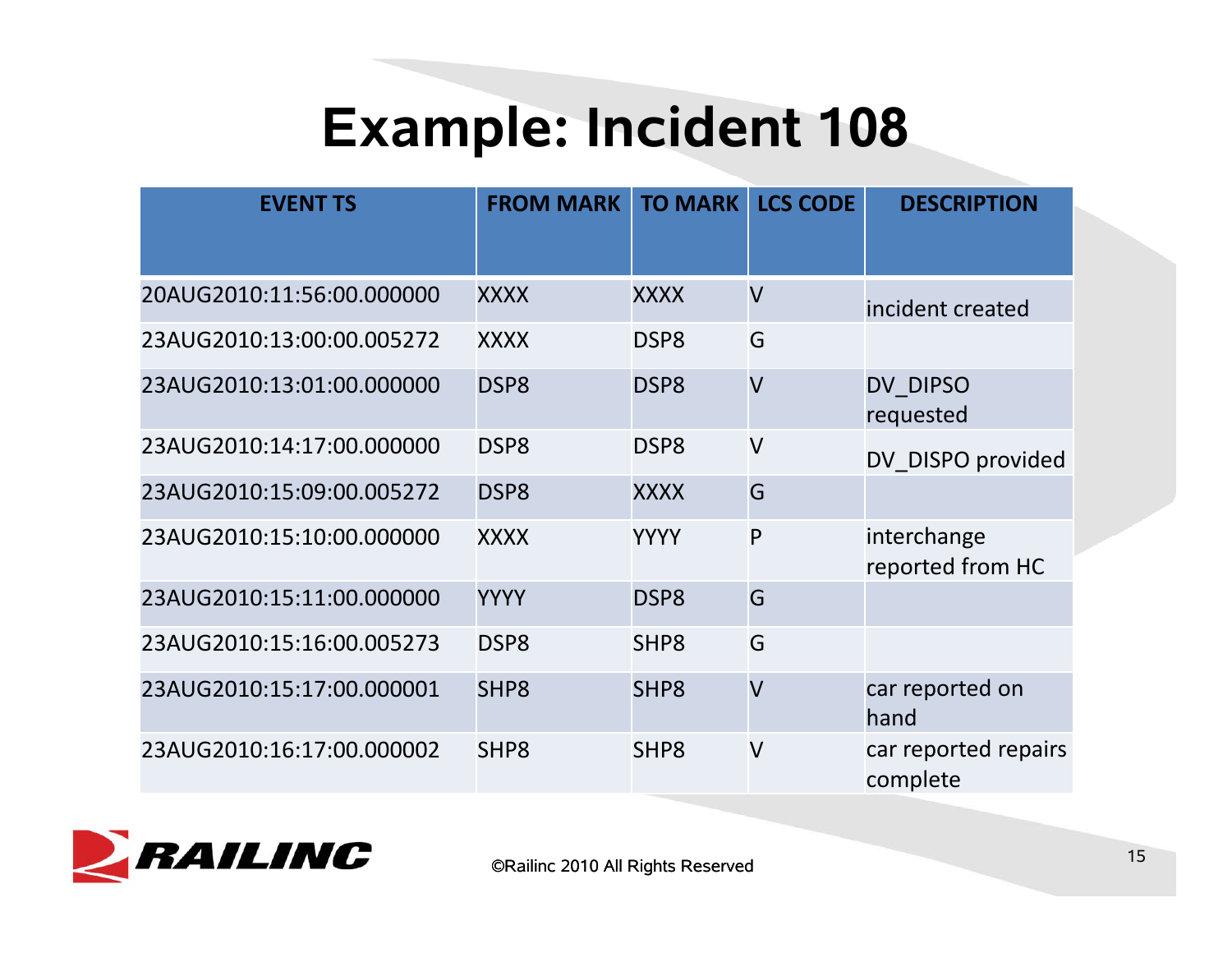

# **Questions?**

7001 Weston Parkway, Suite 200, Cary, NC 27513 –877.724.5462 -- www.railinc.com



©Railinc 2010 All Rights Reserved <sup>16</sup>